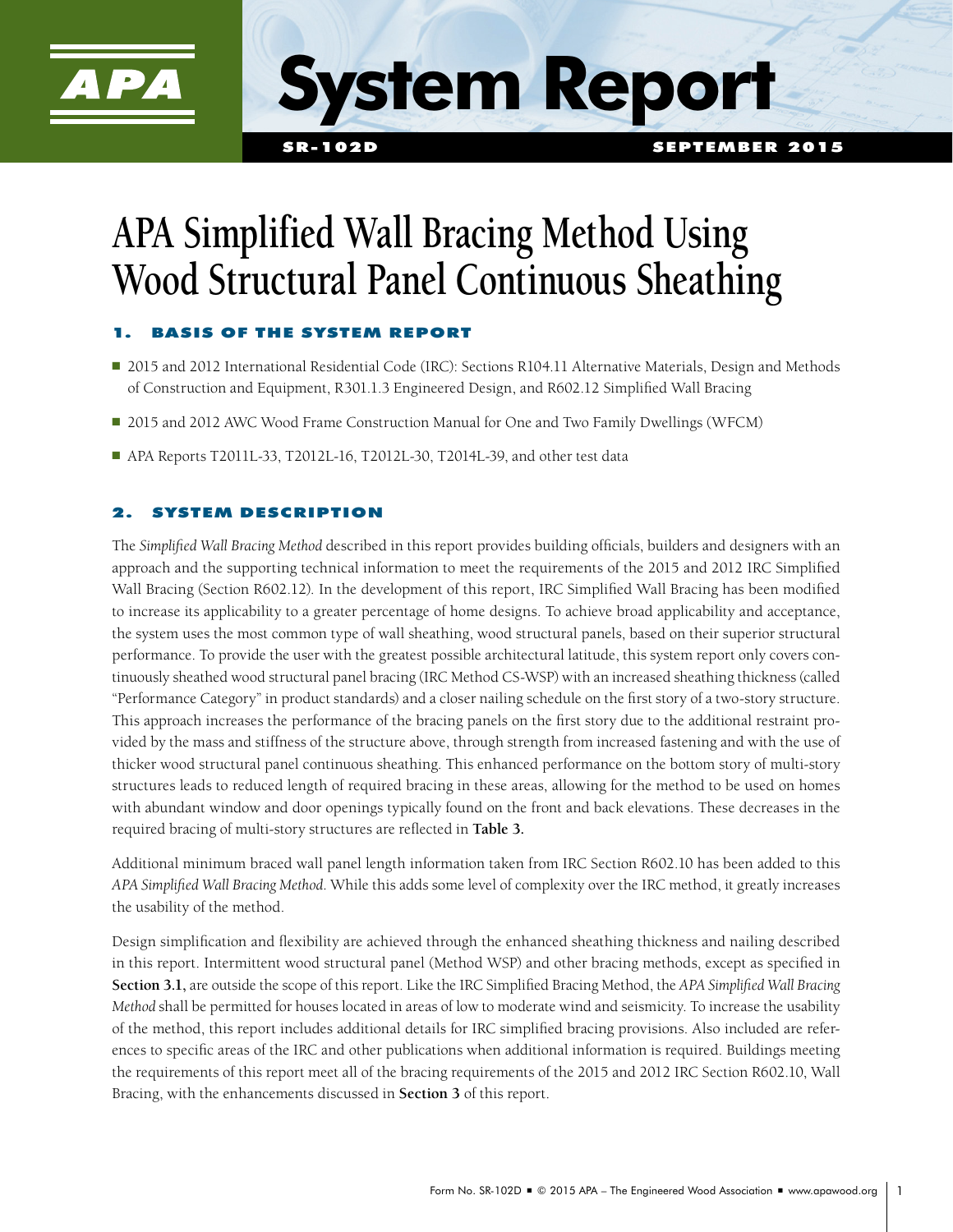## 3. METHODOLOGY

## 3.1 Applicability

Residential structures must meet all of the following conditions when using this method:

- 1) The entire building shall be continuously sheathed with wood structural panels in accordance with the requirements specified in this section.
- 2) Other bracing provisions of the 2015 and 2012 IRC Section R602.10, except as specified herein, are outside the scope of this method.
- 3) The foundation or basement wall shall be concrete, masonry, or concrete slab, and the structure above shall be 3 stories or less. Permanent wood foundations shall not be permitted.
- 4) Floor cantilevers shall be no more than 24 inches beyond the foundation or bearing wall below.
- 5) Stud wall height shall be 10 feet or less when using the minimum required bracing lengths specified in Table 3 of this report unless adjustments are made for other wall heights up to 12 feet in accordance with Footnote c to Table 3 of this report.
- 6) Roof eave-to-ridge height shall be 15 feet or less.
- 7) Interior finish of exterior walls shall consist of minimum 1/2-inch gypsum boards installed on the interior side fastened in accordance with IRC Table R702.3.5. Interior gypsum finish is not required on continuously sheathed wood structural panels adjacent to garage openings (Method CS-G) and continuously sheathed portal frame (Method CS-PF) bracing panels (see **Section 3.5** of this report).
- 8) Basic wind speed shall be 100 mph (nominal wind speed in the 2012 IRC, which is equivalent to 130 mph ultimate design wind speed in the 2015 IRC) or less and the Wind Exposure Category shall be B or C.
- 9) Seismic Design Category shall be A, B or C for detached one- and two-family dwellings or Seismic Design Category A or B for townhouses.
- 10) Cripple walls, if present, shall be considered as the first story of the structure when using this method unless they are designed in accordance with 2015 and 2012 IRC Section R301.1.2. When the foundation has been engineered/designed to support all of the loads from the structure above, the method described herein shall be permitted. Such foundation systems may include cripple walls, daylight and pile foundations, and permanent-wood and insulated-concrete-form foundations.
- 11) Horizontal joint blocking of the bracing panels may be omitted if the amount of bracing on a given wall is 2 times or more than the minimum required amount of bracing derived from **Table 3** of this report after adjustment by the relevant footnotes.

#### 3.2 Circumscribed Rectangle

The building shall be circumscribed as shown in **Figure 1.** The rectangle shall surround all enclosed offsets and projections, such as sunrooms and attached garages, unless an attached garage or portion of the building is to be designed as a separate structure in accordance with IRC Section R301.1.3 or a separate element in accordance with **Appendix A** of this report. Open structures, such as attached carports and decks, shall be permitted to be excluded. The rectangle shall have no side longer than 60 feet and the ratio between the long side and the short side shall not exceed 3:1.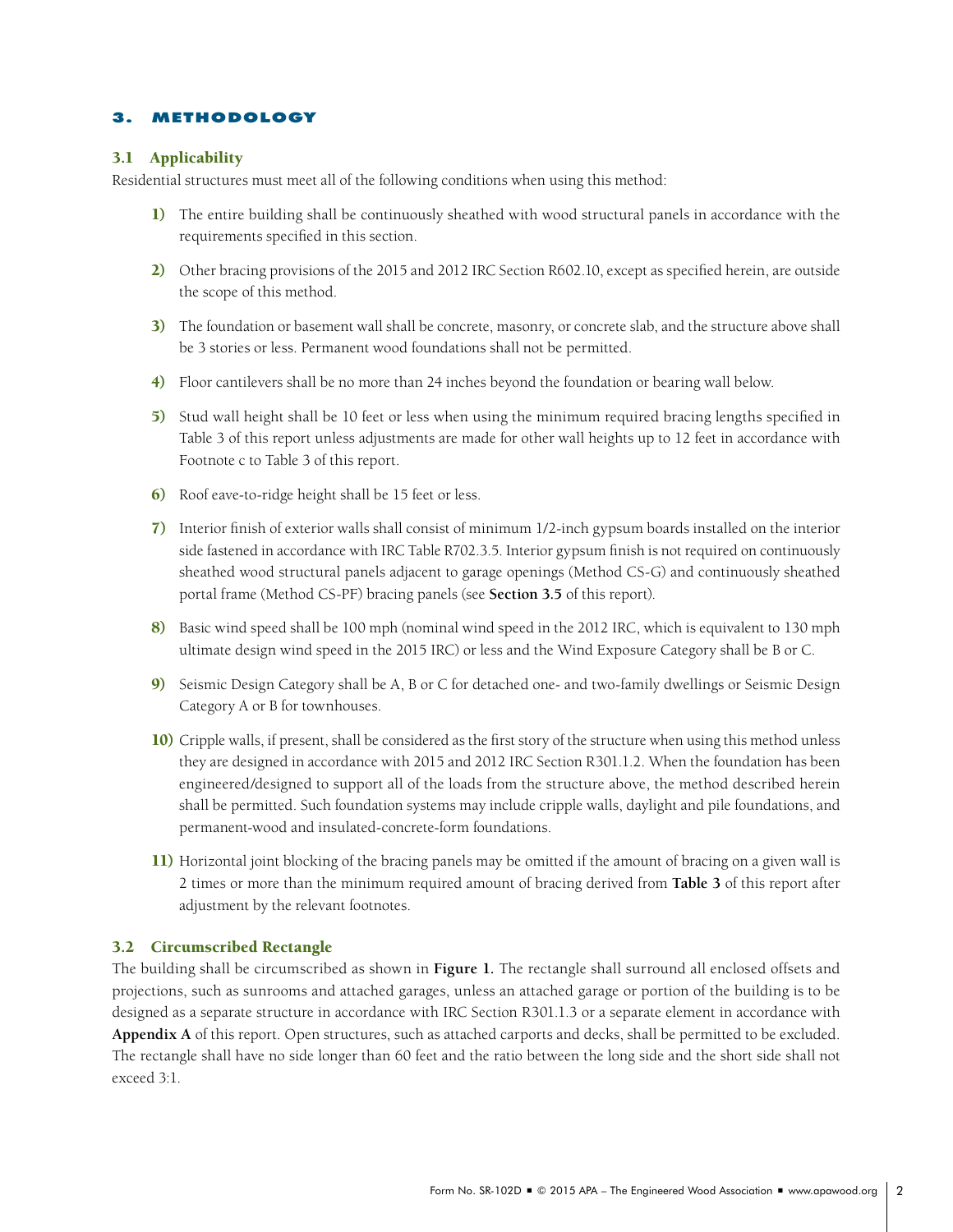

## 3.3 Wood Structural Panel Sheathing Materials

The wood structural panel sheathing shall be Rated Sheathing with a minimum 7/16 Performance Category, meeting the requirements of Department of Commerce (DOC) PS1 or PS2.

## 3.4 Wood Structural Panel Sheathing Attachment

The wood structural panel sheathing shall be attached to framing in accordance with the following requirements:

- 1) The sheathing shall be installed with minimum 8d common nails (0.131 x 2-1/2 inches) spaced at 4 inches on center at panel edges and at 12 inches on center over intermediate supports. For single-story or the top story of two- or three-story buildings, the sheathing may be installed with 8d common nails (0.131 x 2-1/2 inches) spaced at 6 inches on center at panel edges and 12 inches at intermediate supports.
- 2) The sheathing shall be applied continuously over all areas of the exterior walls except windows and doors, and including gable ends, and shall be installed either vertically or horizontally.
- 3) All horizontal panel joints shall occur over and be nailed to common framing or blocking with an appropriate panel edge-nailing schedule in accordance with IRC Section R602.10.10.
- 4) Each end of a *braced wall line* with continuous sheathing shall have a 24-inch return corner, as defined in IRC Section R602.10.7, or an 800-lbf hold-down attached to the end stud of the braced wall panel closest to the corner.
	- **If a continuously sheathed** *braced wall line* contains an opening greater than 20 feet, each end of each of the remaining portions of the *braced wall line* shall have one of the conditions described above.
	- • <sup>n</sup> If a continuously sheathed *braced wall line* contains two or more offset *braced wall lines*, as permitted in IRC Section R602.10.1.2, each end of each offset *braced wall line*shall have one of the conditions described above.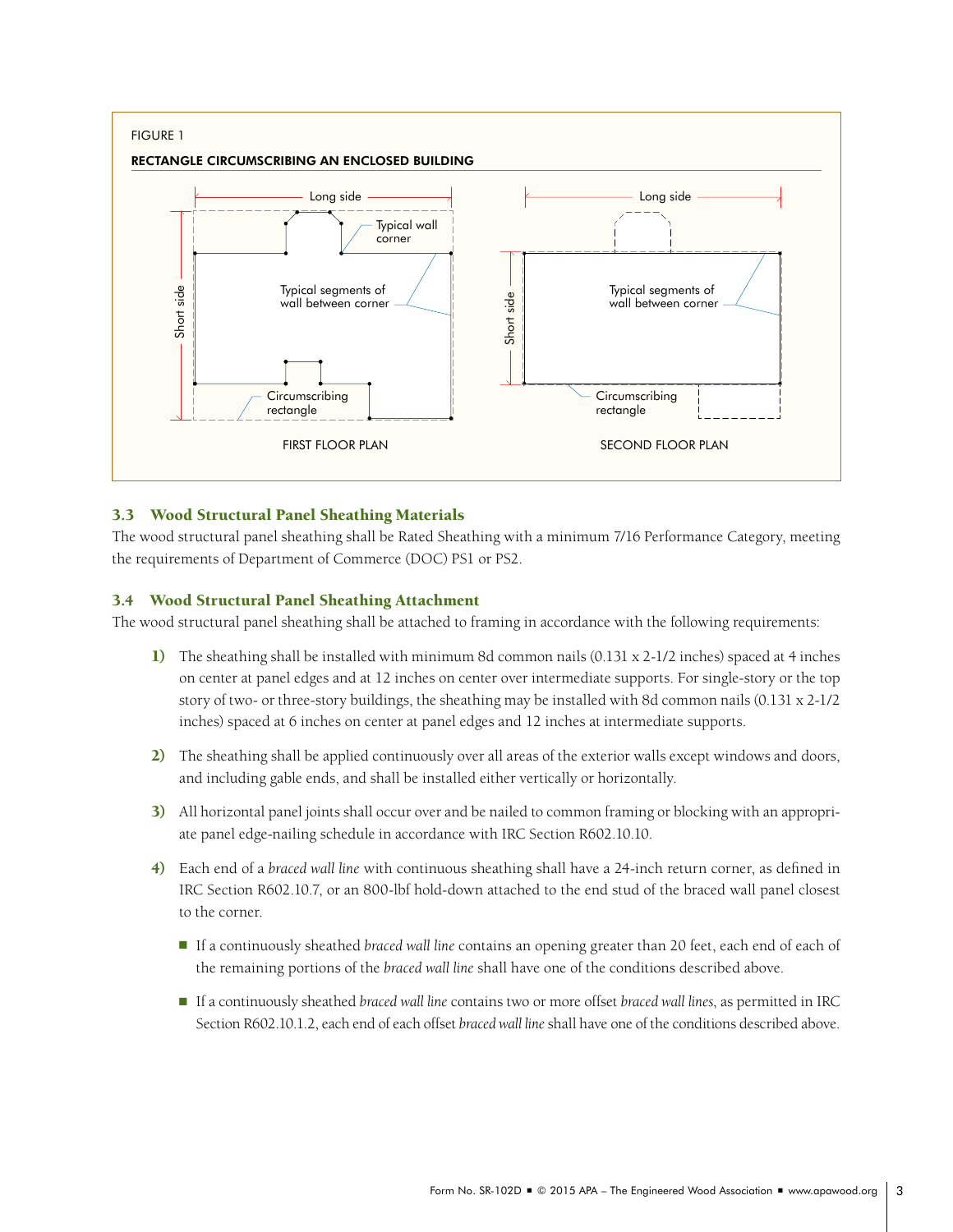5) Gypsum wallboard shall be installed on the opposite side of wall bracing panels. Gypsum wallboard shall be 1/2-inch thick and shall be fastened with nails or screws in accordance with IRC Table R702.3.5. **Exception:** Gypsum wallboard shall be permitted to be omitted if the amount of bracing on a given wall is equal to or greater than 1.4 times the minimum required amount of bracing derived from **Table 3** of this report after adjustment by the relevant footnotes.

## 3.5 "Qualified" Bracing Panel

A single "qualified" bracing panel shall consist of a full-height portion of an exterior wall continuously sheathed with wood structural panels with a minimum length as shown in **Tables 1** and **2** of this report. The bracing panel shall have no openings, except that small drilled holes in the wall sheathing and not penetrating the wall framing up to 1-1/2 inches for the passage of wiring and utilities shall be permitted. When using narrow wall bracing methods CS-G and CS-PF, the minimum permissible lengths and contributing lengths for computing available bracing shall be as shown in **Table 1** of this report. When using Method CS-WSP, **Table 1** provides the minimum permissible lengths and contributing lengths based on both the wall height and the adjacent clear opening height. If an 8- or 9-foot-tall wall line is present, Method CS-WSP braced wall segments less than the **Table 1** minimum length may be used, but with a corresponding reduction in contributing lengths for computing available bracing in accordance with **Table 2**  of this report.

#### TABLE 1

|                  |                                        |            | Minimum Length (in.) |              |                                           |  |  |  |
|------------------|----------------------------------------|------------|----------------------|--------------|-------------------------------------------|--|--|--|
| Method<br>$CS-G$ | Adjacent clear<br>opening height (in.) |            | <b>Wall Height</b>   | Contributing |                                           |  |  |  |
|                  |                                        | 8 ft       | 9 ft                 | 10 ft        | Length (in.)                              |  |  |  |
|                  |                                        | 24         | 27                   | 30           | Actual Length(a)                          |  |  |  |
| $CS-PF(c)$       |                                        | $16^{(b)}$ | $18^{(b)}$           | $20^{(b)}$   | $1.5 \times$ Actual Length <sup>(a)</sup> |  |  |  |
|                  | $\leq 60$                              | 24         | 27                   | 30           |                                           |  |  |  |
|                  | 64                                     | 24         | 27                   | 30           |                                           |  |  |  |
|                  | 68                                     | 26         | 27                   | 30           |                                           |  |  |  |
| CS-WSP           | 72                                     | 27         | 27                   | 30           |                                           |  |  |  |
|                  | 76                                     | 30         | 29                   | 30           |                                           |  |  |  |
|                  | 80                                     | 32         | 30                   | 30           |                                           |  |  |  |
|                  | 84                                     | 35         | 32                   | 32           |                                           |  |  |  |
|                  | 88                                     | 36         | 35                   | 33           |                                           |  |  |  |
|                  | 92                                     | 36         | 36                   | 35           | Actual Length(a)                          |  |  |  |
|                  | 96                                     | 36         | 36                   | 36           |                                           |  |  |  |
|                  | 100                                    |            | 36                   | 36           |                                           |  |  |  |
|                  | 104                                    |            | 36                   | 36           |                                           |  |  |  |
|                  | 108                                    |            | 36                   | 36           |                                           |  |  |  |
|                  | 112                                    |            |                      | 36           |                                           |  |  |  |
|                  | 116                                    |            |                      | 36           |                                           |  |  |  |
|                  | 120                                    |            |                      | 36           |                                           |  |  |  |

(a) Use the actual length when it is greater than or equal to the minimum length.

(b) The wall height for CS-PF is based on the height of the portal frame, as documented in *APA Report T2014L-39.* The height of the portal frame shall be measured from the bottom of the bottom plate to the top of the portal frame header.

(c) See IRC Figure R602.10.6.4.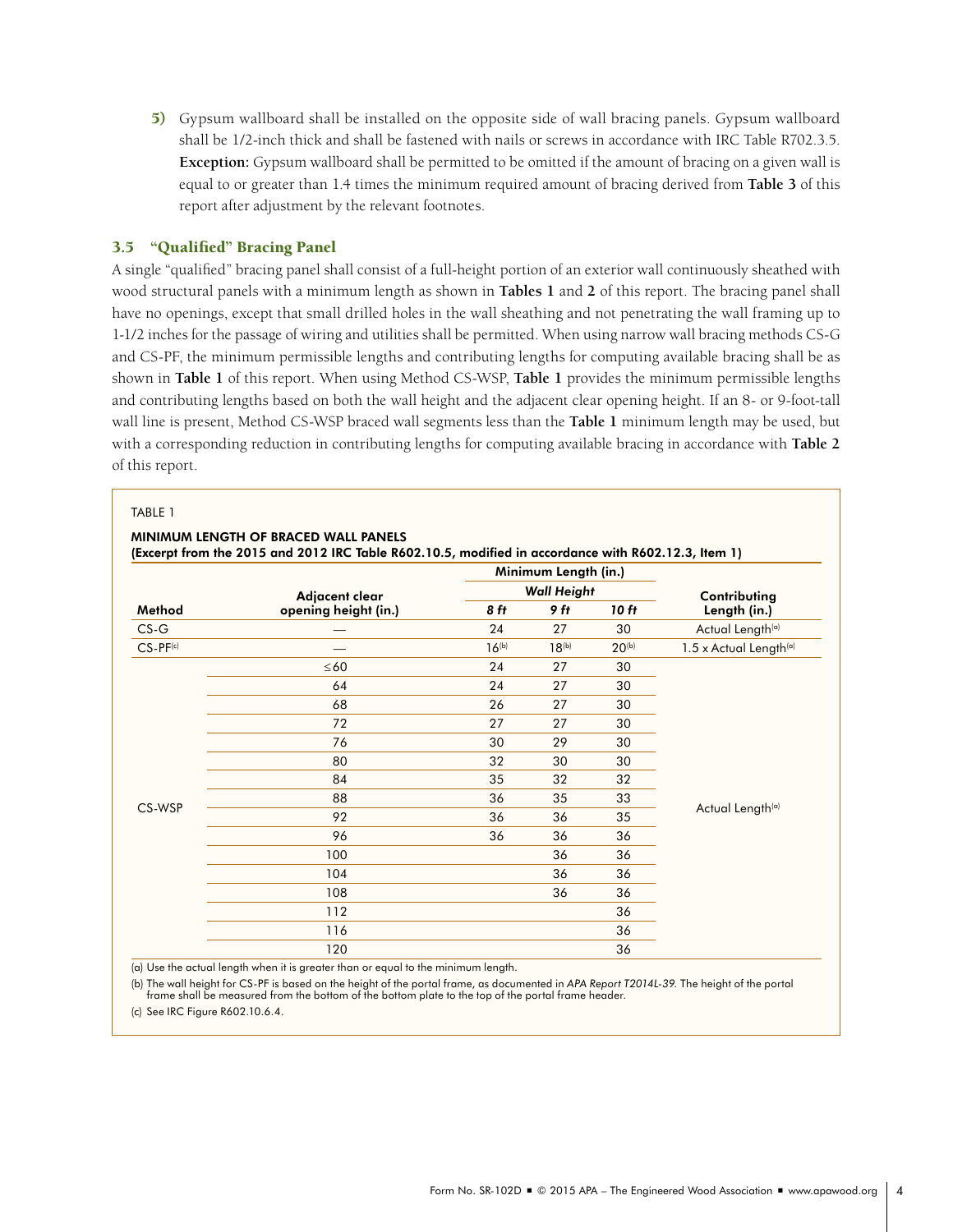## 3.5.1 Partial Credit for CS-WSP Panels

CS-WSP panels in 8- or 9-foot-tall walls between 20 and 24 inches in length that do not meet the minimum length requirements of **Table 1** shall be permitted for use as bracing units at a full or reduced contributing length (depending on the adjacent opening height), as shown in **Table 2** of this report based on the latest APA research results, as documented in *APA Reports T2012L-16* and *T2012L-30.* 

| <b>Wall Height</b><br>(f <sup>t</sup> ) | Length of Full Height<br><b>Method CS-WSP Panel</b><br>(in.) | <b>Adjacent to a Clear</b><br><b>Opening Height</b><br>(in.) or Less | <b>Contributing Length</b><br>of Braced Wall Panel<br>(in.) |  |  |
|-----------------------------------------|--------------------------------------------------------------|----------------------------------------------------------------------|-------------------------------------------------------------|--|--|
|                                         |                                                              | $\leq 60$                                                            | 24                                                          |  |  |
|                                         |                                                              | 64                                                                   | 22                                                          |  |  |
| 8 or 9                                  | 24                                                           | 68                                                                   | 20                                                          |  |  |
|                                         |                                                              | 72                                                                   | 18                                                          |  |  |
|                                         |                                                              | 76                                                                   | 16                                                          |  |  |
|                                         |                                                              | 80                                                                   | 14                                                          |  |  |
|                                         |                                                              | $\leq 60$                                                            | 20                                                          |  |  |
|                                         |                                                              | 64                                                                   | 18                                                          |  |  |
|                                         | 20                                                           | 68                                                                   | 16                                                          |  |  |
|                                         |                                                              | 72                                                                   | 15                                                          |  |  |
|                                         |                                                              | 76                                                                   | 13                                                          |  |  |
|                                         |                                                              | 80                                                                   | 11                                                          |  |  |

## 3.6 Computing "Qualified" Wall Bracing Length

Within an exterior wall, only those full-height wall panels with a length greater than or equal to the lengths specified in **Tables 1** and **2** of this report shall be deemed to contribute to resisting lateral load, and counted toward the required bracing length. The total bracing length contributing to the side of a rectangle is equal to the sum of the contributing lengths of each "qualified" wall panel. Any length of a qualified bracing panel over the minimum bracing length required in **Table 1** of this report shall be permitted for use toward the total bracing length required for that side of the rectangle. Thus, if the minimum requirement for a specific method is 24 inches in accordance with **Table 1** of this report and two such panels with lengths of 26 and 34 inches are present,  $(26 + 34 =) 60$  inches or  $(60/12 =) 5$  feet of bracing are present and shall be permitted for use in determining the total bracing length for that wall.

For Methods CS-G and CS-PF, the bracing length on either side of the opening is considered a qualified bracing panel and contributes to bracing lengths for meeting the minimum length requirements of **Table 1** of this report. An example is provided in **Appendix B.**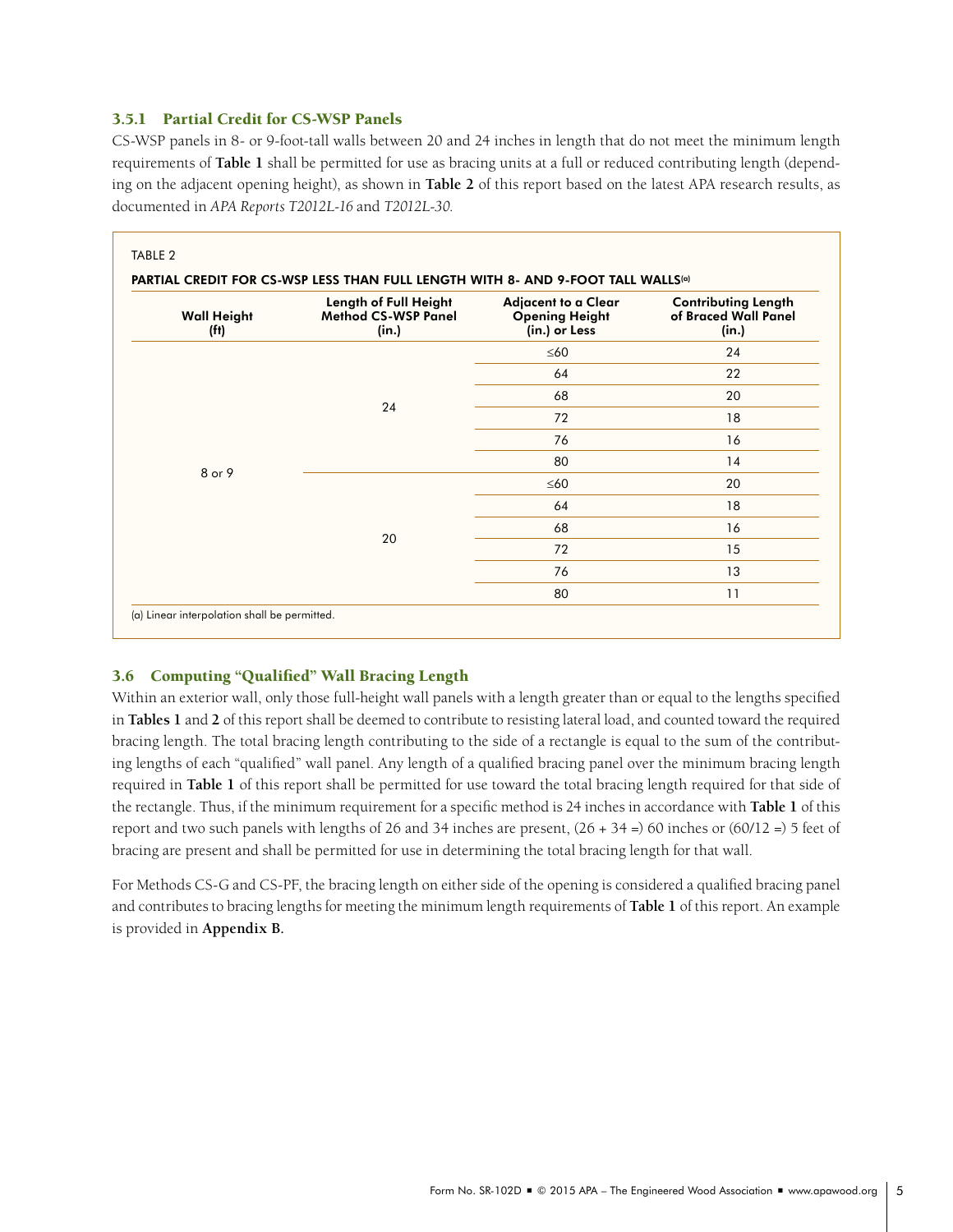## 3.7 Length of Bracing Required

Determining the minimum bracing length required is relatively straightforward:

- 1) Circumscribe the building with a rectangle. The rectangle shall enclose the maximum building length and width dimensions as described in **Section 3.2.**
- 2) Ensure that the long side of the rectangle is not greater than 3 times the short side of the rectangle or greater than 60 feet. If it is greater, consider using the multiple rectangle method covered in **Appendix A.** The alternatives are to:
	- $\blacksquare$  use the "legacy" bracing provisions of IRC Section R602.10,
	- use the multiple rectangle method in conjunction with the *APA Simplified Wall Bracing Method* (see **Appendix A**), or
	- have the structure designed in accordance with IRC Section R301.1.3 and the International Building Code (IBC).
- 3) With the dimensions of this circumscribed rectangle, use **Table 3** of this report to determine the bracing length that is required on each rectangle side perpendicular to the side used to enter the table. Note that interpolation shall be permitted. Either value, the rounded or interpolated value, shall be multiplied by a wall height adjustment factor in accordance with Footnotes (c) and (d) to **Table 3** of this report, as applicable.

If the upper and lower stories share common exterior wall lines and the amount of bracing on the second floor equals or exceeds the amount of bracing located on the story immediately below, **and** the distribution rules of **Section 3.8**  for all such stories are met, only the bracing in the bottom story must be checked. If the bottom story checks out, the upper stories will be acceptable as well.

## 3.8 "Distribution Rules" for Bracing Panels

Once the required minimum bracing length has been determined for each side of the circumscribed rectangle using **Table 3** of this report, this bracing length shall be distributed along the actual exterior walls of the structure. In distributing these bracing panels, all of the following *Distribution Rules* shall be met:

- 1) The first qualified bracing panel on each side of the rectangle shall begin within 12 feet of the wall corner. The 12 feet is measured between the wall corner and closest edge of the first full-height qualified bracing panel.
- 2) The distance between the closest edges of adjacent full-height qualified bracing panels shall be 20 feet or less.
- 3) Any exterior wall line with a length of 8 feet or greater shall have, at a minimum, one bracing unit.
- 4) Parallel offset wall sections with 4 feet or less of each other shall be considered the same wall when using the *Distribution Rules* in this section.

In some cases, a greater bracing length is required to meet the *Distribution Rules* than is required by **Table 3.** In this case, the greater bracing length required by the *Distribution Rules* shall govern. In any cases, the bracing length required by **Table 3** or the *Distribution Rules,* whichever is greater, shall be met.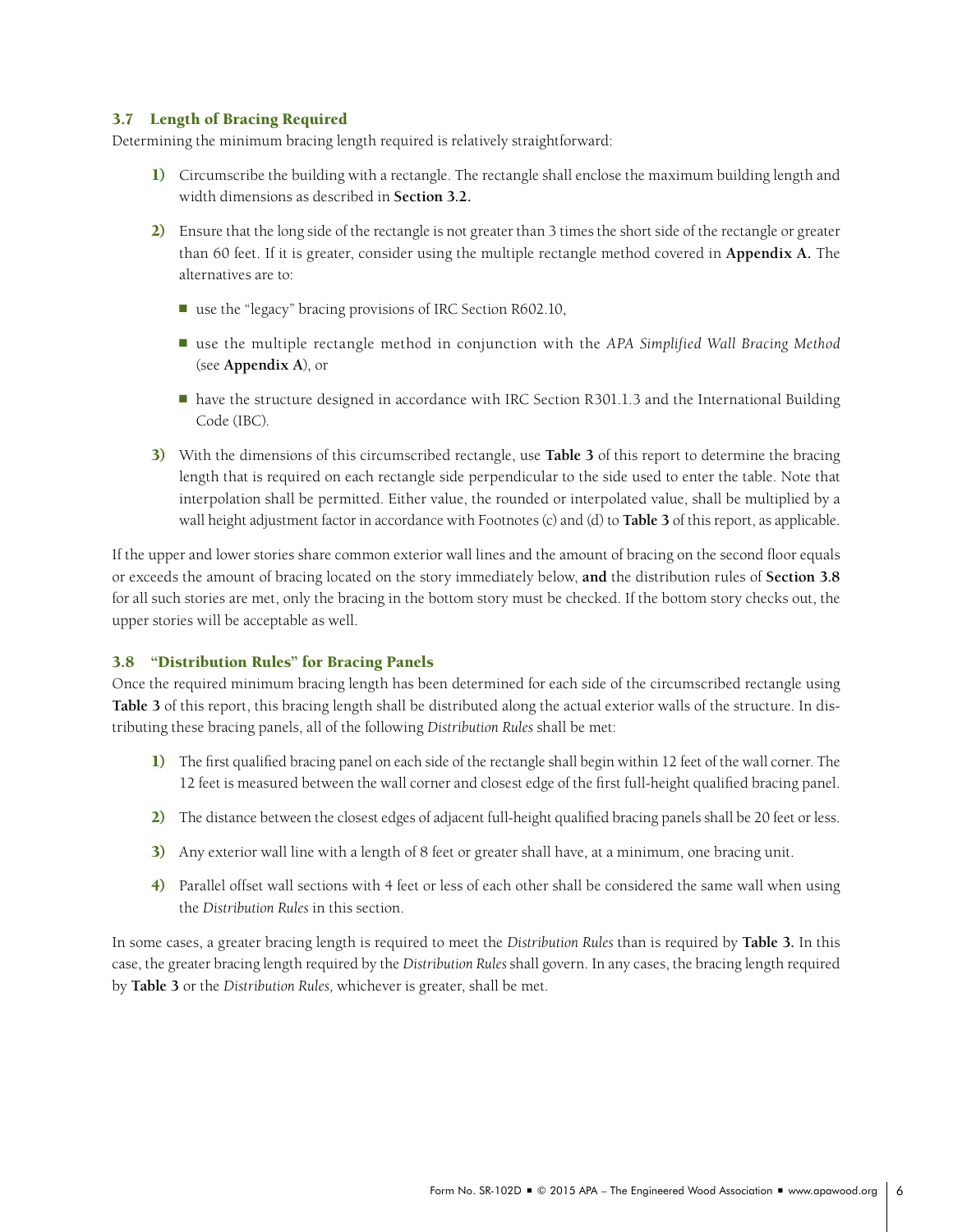#### TABLE 3

## MINIMUM REQUIRED BRACING LENGTH ON EACH SIDE OF THE CIRCUMSCRIBED RECTANGLE FOR WIND EXPOSURE B(a)(b)(c)(d)

|                           | Eave-to                  |                   | Minimum Required Bracing<br>Length on Each Long Side |      |      |      | Minimum Required Bracing<br>Length on Each Short Side |      |     |      |      |      |      |      |
|---------------------------|--------------------------|-------------------|------------------------------------------------------|------|------|------|-------------------------------------------------------|------|-----|------|------|------|------|------|
| Wind                      | <b>Story</b>             | Ridge<br>Height   | Length of Short Side (ft)                            |      |      |      | Length of Long Side (ft)                              |      |     |      |      |      |      |      |
| Speed                     | Level                    | (f <sup>t</sup> ) | 10                                                   | 20   | 30   | 40   | 50                                                    | 60   | 10  | 20   | 30   | 40   | 50   | 60   |
|                           |                          |                   | 2.0                                                  | 3.5  | 5.0  | 6.0  | 7.5                                                   | 9.0  | 2.0 | 3.5  | 5.0  | 6.0  | 7.5  | 9.0  |
| 90 mph<br>nominal         | (e)                      | 10                | 2.9                                                  | 5.4  | 7.4  | 9.9  | 12.0                                                  | 14.0 | 2.9 | 5.4  | 7.4  | 9.9  | 12.0 | 14.0 |
| for the<br>2012 IRC<br>or | (e)                      |                   | 4.1                                                  | 7.9  | 11.2 | 14.5 | 17.8                                                  | 21.0 | 4.1 | 7.9  | 11.2 | 14.5 | 17.8 | 21.0 |
| $115$ mph<br>ultimate     |                          |                   | 2.6                                                  | 4.6  | 6.5  | 7.8  | 9.8                                                   | 11.7 | 2.6 | 4.6  | 6.5  | 7.8  | 9.8  | 11.7 |
| for the<br>2015 IRC       | e                        | 15                | 3.3                                                  | 6.2  | 8.5  | 11.4 | 13.8                                                  | 16.1 | 3.3 | 6.2  | 8.5  | 11.4 | 13.8 | 16.1 |
|                           | $\bigoplus_{(e)}$        |                   | 4.5                                                  | 8.7  | 12.3 | 16.0 | 19.6                                                  | 23.1 | 4.5 | 8.7  | 12.3 | 16.0 | 19.6 | 23.1 |
|                           |                          |                   | 2.5                                                  | 4.0  | 6.0  | 7.5  | 9.5                                                   | 11.0 | 2.5 | 4.0  | 6.0  | 7.5  | 9.5  | 11.0 |
| $100$ mph<br>nominal      | (e)                      | 10                | 3.7                                                  | 6.6  | 9.1  | 12.0 | 14.9                                                  | 17.5 | 3.7 | 6.6  | 9.1  | 12.0 | 14.9 | 17.5 |
| for the<br>2012 IRC<br>or | $\bigoplus$ (e)          |                   | 5.0                                                  | 9.5  | 13.6 | 17.8 | 21.9                                                  | 25.6 | 5.0 | 9.5  | 13.6 | 17.8 | 21.9 | 25.6 |
| 130 mph<br>ultimate       |                          |                   | 3.3                                                  | 5.2  | 7.8  | 9.8  | 12.4                                                  | 14.3 | 3.3 | 5.2  | 7.8  | 9.8  | 12.4 | 14.3 |
| for the<br>2015 IRC       | $\mathbf{l}(\mathbf{e})$ | 15                | 4.3                                                  | 7.6  | 10.5 | 13.8 | 17.1                                                  | 20.1 | 4.3 | 7.6  | 10.5 | 13.8 | 17.1 | 20.1 |
|                           | $\bigoplus_{(e)}$        |                   | 5.5                                                  | 10.5 | 15.0 | 19.6 | 24.1                                                  | 28.2 | 5.5 | 10.5 | 15.0 | 19.6 | 24.1 | 28.2 |

For SI: 1 ft = 304.8 mm

(a) Based on IRC Table R602.10.3(1) and modified in accordance with *APA Report T2011L-33.*

(b) Interpolation shall be permitted.

c) The Wall Height Adjustment Factor, as shown below, shall be used to multiply the minimum bracing lengths listed in the table above to<br>accommodate wall heights from 8 to 12 feet based on IRC Table R602.10.3(2). Interpola

|           | Wall Height (ft) | Wall Height Adjustment Factor |
|-----------|------------------|-------------------------------|
|           | 8                | 0.90                          |
|           | 9                | 0.95                          |
| Any Story | 10               | 1.00                          |
|           | 11               | 1.05                          |
|           | 12               | 1.10                          |

(d) For Wind Exposure Category C, multiply length required from table above by 1.2 for single-story buildings, 1.3 for two-story buildings and 1.4 for three-story structures.

(e) The first story of two stories and the first and second of three stories shall be continuously sheathed with wood structural panels attached<br>with 8d common nails (0.131 x 2-1/2 inches) spaced 4 inches on center around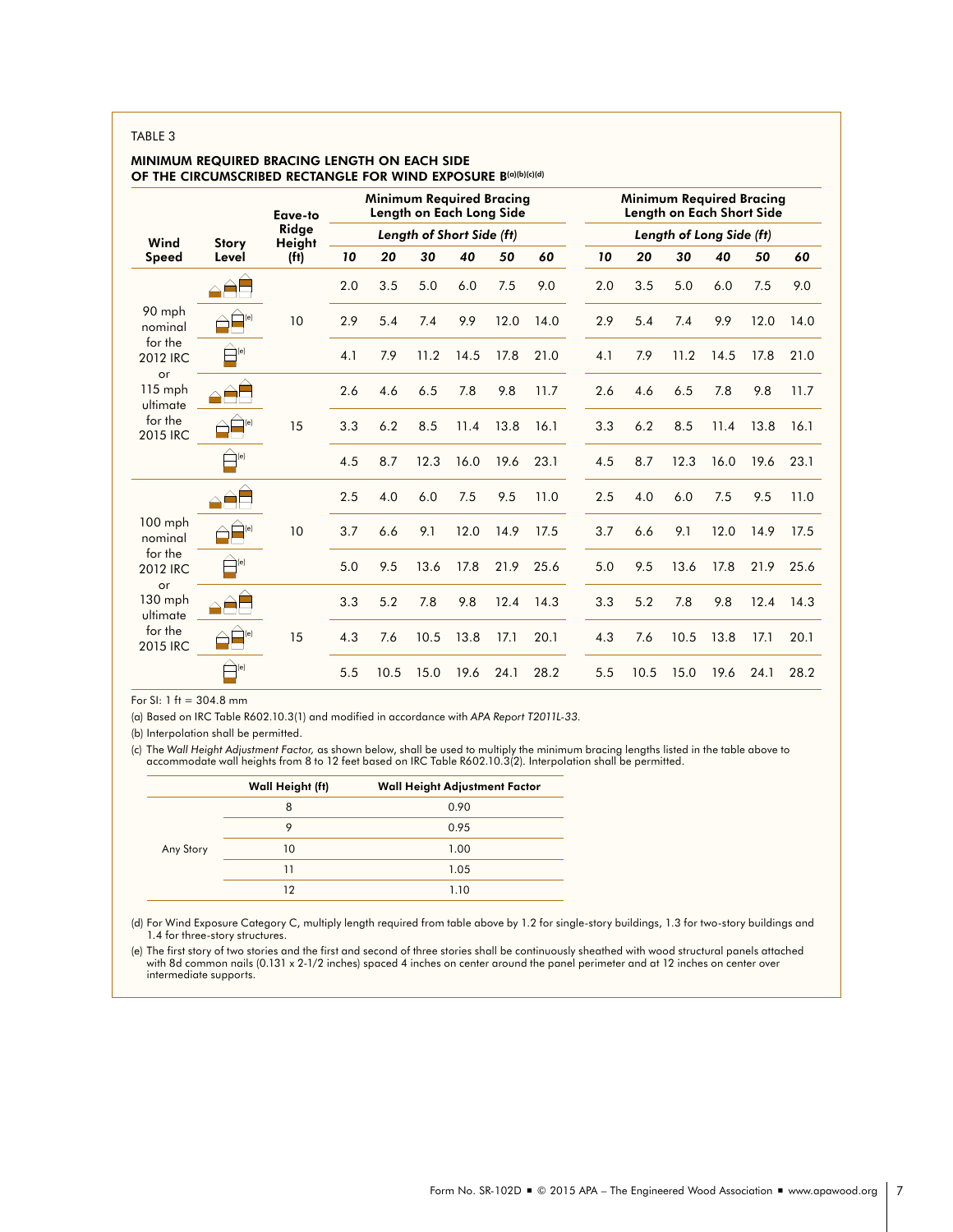## LATERAL SUPPORT

For bracing panels in exterior walls located along eaves where the distance between the top of the top plates to the underside of the roof sheathing is 9-1/4 inches or less, blocking between the rafters or trusses shall not be required. When the distance between the top of the top plates to the underside of the roof sheathing above braced walls is greater than 9-1/4 inches and less than 15-1/4 inches, attachment shall be in accordance with IRC Section R602.10.8.2, item 1. These details are not duplicated here because they vary slightly between different editions of the IRC and because the 15-1/4-inches limitation is not commonly exceeded.

If the vertical distance between the underside of the roof sheathing and the top of the top plate is greater than 15-1/4 inches, or if the user wants to use the wall sheathing to block raised-heel trusses to meet the wind uplift and lateral load requirements of IRC sections R602.3.5 and R602.10.2.1, see APA System Report SR-103, *Use of Wood Structural Panels for Energy-Heel Trusses,* or www.apawood.org/walls, for more information.

## 5. LIMITATIONS

Recommendations provided in this report are subject to the following conditions:

- 1) The exterior walls of the structure shall be continuously sheathed with a minimum 7/16 Performance Category wood structural panel sheathing meeting the requirements of DOC PS1 or PS2 and shall be attached to framing with 8d common nails (0.131 x 2-1/2 inches) at 4 inches on center around the panel perimeter and at 12 inches on center over intermediate supports. For exterior walls in single story structures or in the top story of multi-story structures, the 8d common nails (0.131 x 2-1/2 inches) shall be permitted to be spaced at 6 inches on center around the panel perimeter and at 12 inches on center over intermediate supports.
- 2) The *APA Simplified Wall Bracing Method* shall be applicable to buildings of no more than three stories, subject to the applicability listed in **Section 3.1** of this report.
- 3) When placed over masonry or concrete stem walls, wall bracing panels used in the *APA Simplified Wall Bracing Method* shall meet the requirements of IRC Section R602.10.9.
- 4) While the *APA Simplified Wall Bracing Method* is not part of the code, it is based on the code and other modifications permitted by IRC Section R301.1.3, Engineering Design. Further modifications to the *APA Simplified Wall Bracing Method* by the user of this report are beyond the scope of this report.
- 5) This report is subject to periodic review. The latest copy of this report is available for free download at [www.apawood.org/](http://www.apawood.org/publications)resource-library.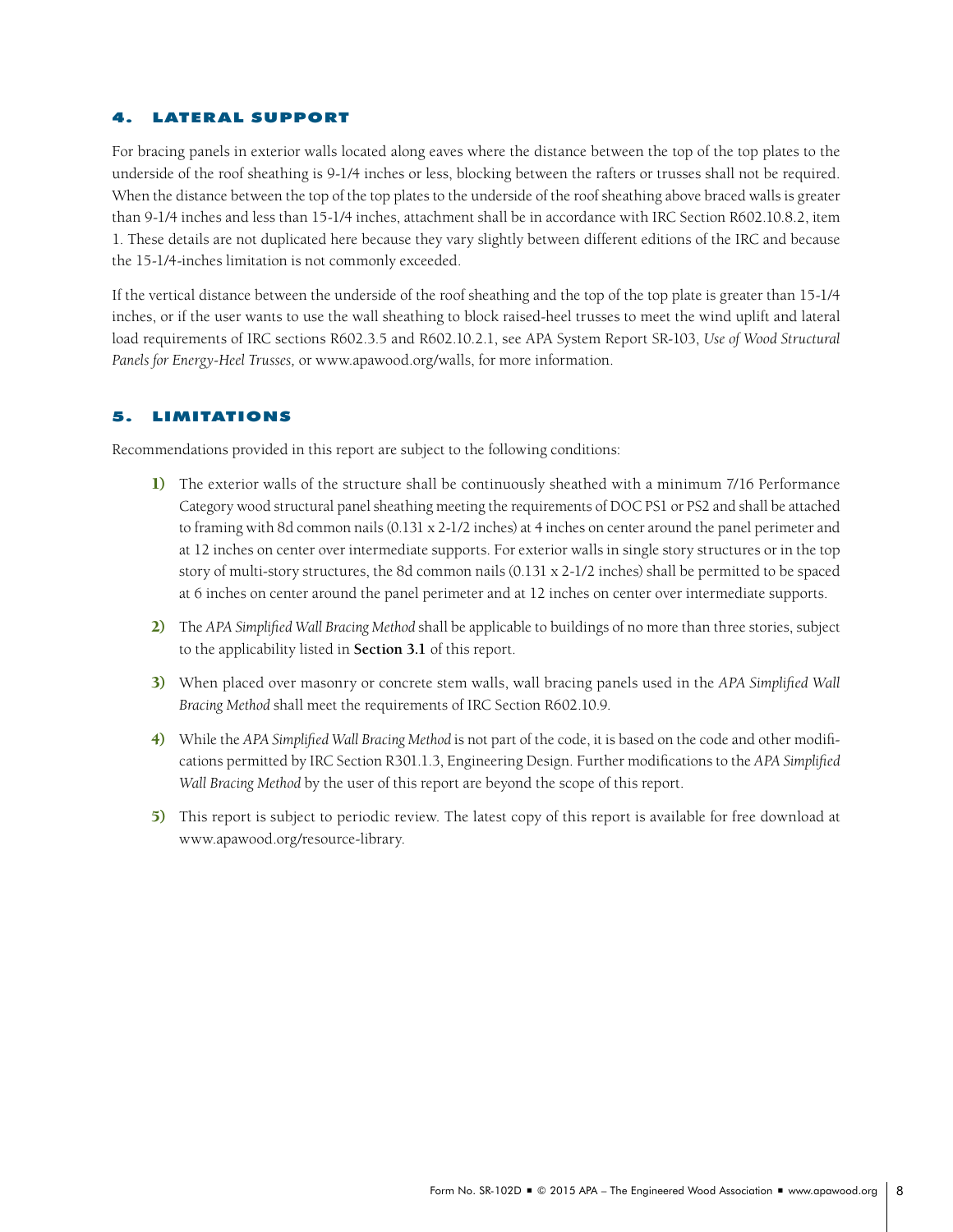## APPENDIX A

## The Multiple-Rectangle Procedure

A common issue faced by residential designers using the *APA Simplified Wall Bracing Method* is applying it to houses that are too large and/or not rectangular in shape. Non-rectangular building configurations include T-, L-, and U-shaped buildings. For smaller structures, the *APA Simplified Wall Bracing Method* provides an easy solution by permitting the entire structure to be circumscribed by a rectangle. Even with the circumscribed rectangle procedure described in **Section 3.2** of this report, some homes fall outside of the scope of the APA and IRC simplified bracing provisions due to their size or non-rectangular shape.

The multiple-rectangle procedure described on page 9 simplifies the design process, while still providing a safe and code-compliant structure. An example is presented on page 10 for an L-shaped building. The same principles apply to T- and U-shaped buildings, and other shapes that can be divided into multiple rectangles. This multiple-rectangle procedure shall be permitted when a structure has an exterior dimension greater than 60 feet, and thus, falls outside of the scope of the *APA Simplified Wall Bracing Method,* by dividing the structure into two or more elements that meet the maximum dimension requirements.

**Figure A1** is an example of a floor plan that falls outside the requirements of the *APA Simplified Wall Bracing Method*  because of the 70-foot building dimension.

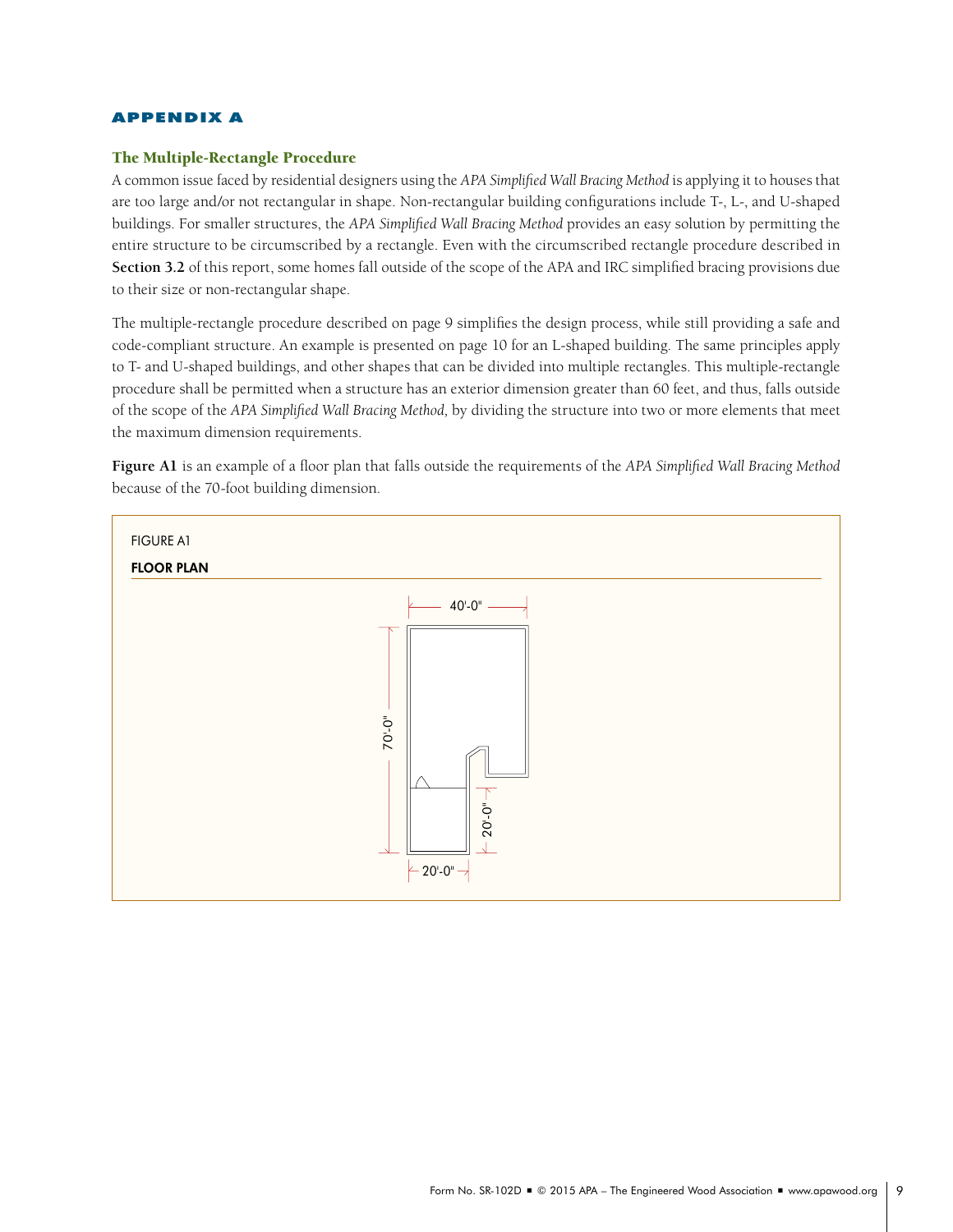STEP 1: Divide the structure into rectangular elements. There are often multiple ways to do this. Typically, the easiest solution is to divide the building in such a way that the "common side" or "common wall line" of the two rectangles contains wall panels that are permitted to be used for bracing (see **Figure A2**).



STEP 2: Determine bracing requirements for each individual rectangular element using the APA Simplified Wall Bracing Method. Each individual rectangle is treated and braced as if it were a completely independent and separate structure from the other rectangles. The braced wall line lengths and distance between braced wall lines are measured on each rectangle separately (see **Figure A3**). Note that any braced wall line with a length of 8 feet or greater must have at a minimum of 3 feet of equivalent bracing.

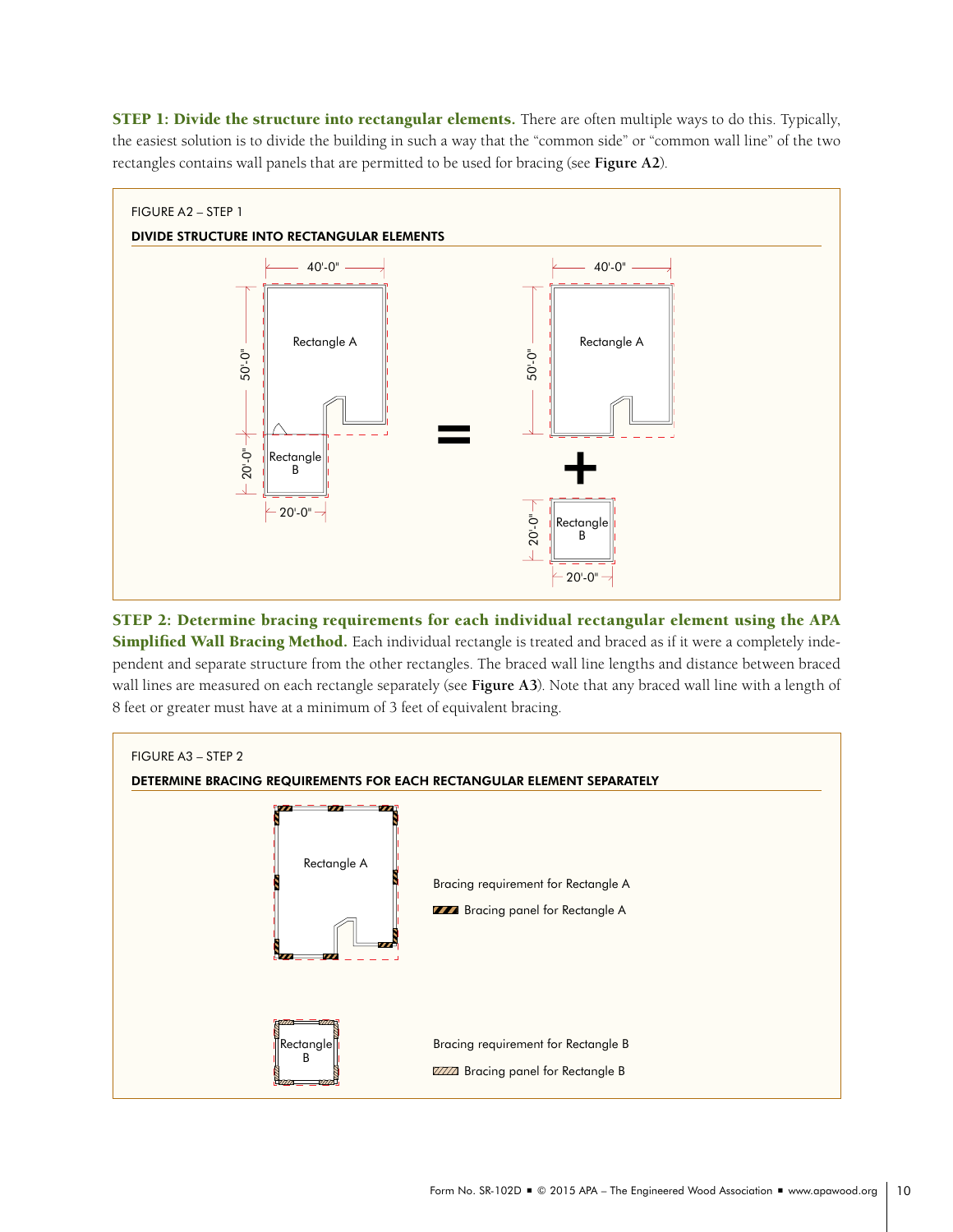STEP 3: Rejoin the rectangles with bracing provided. The rules that must be applied to the common side when rejoining the rectangles are presented below. Once rejoined, the increased common-side bracing will reflect the appropriate distribution of load. See **Detail A.**

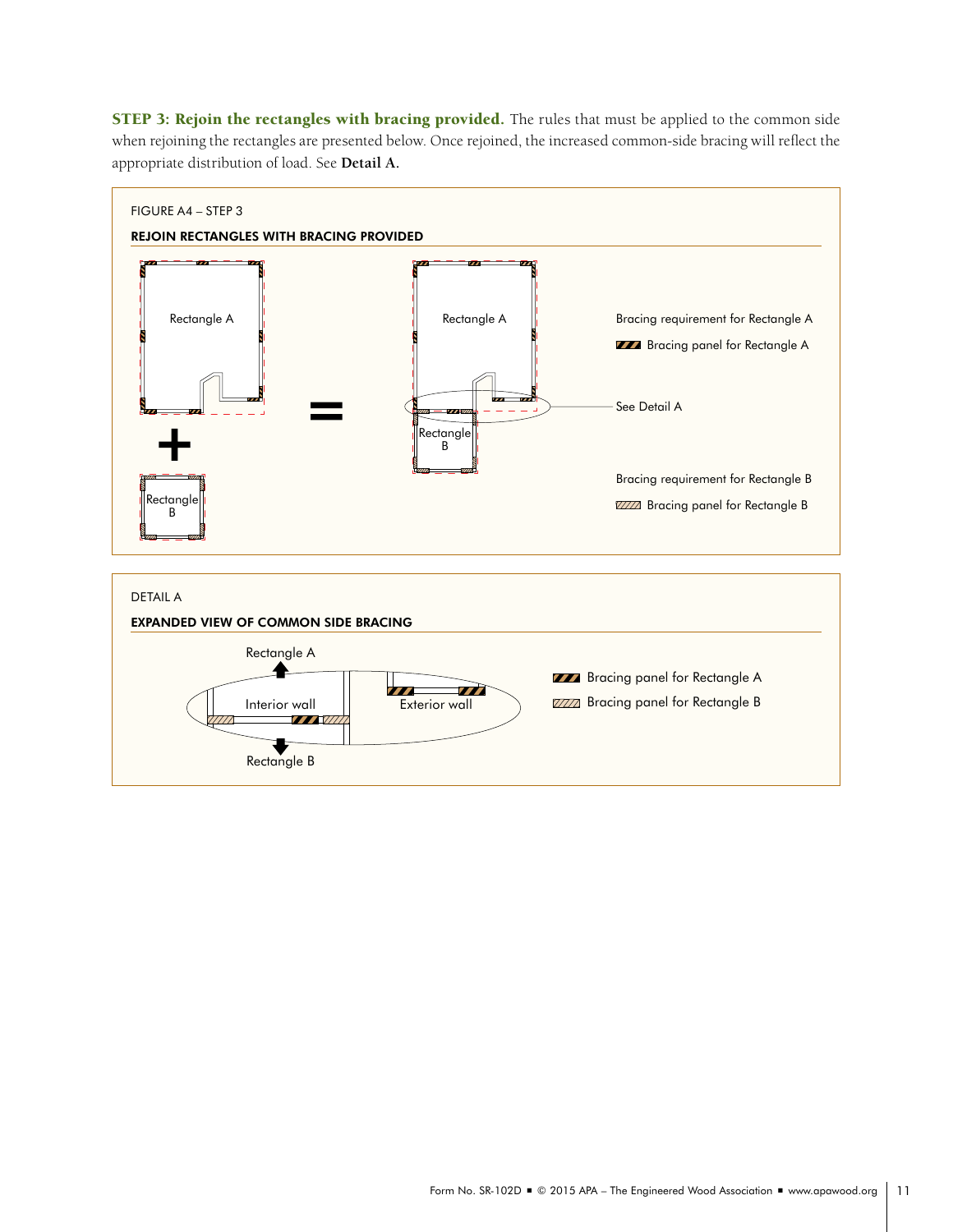## Rules for joining at the common side:

- 1) The total bracing from both rectangles along the common side must be provided on the common side.
- 2) In the example shown in **Figure A4,** the common side of Rectangle A has a portion that is interior and a portion that is exterior to the house, while the common side of Rectangle B is entirely an interior wall. The bracing panels shall be permitted to be repositioned or redistributed along the common side as long as the total of the panels is at least equal to the total of the two separate rectangles.
- 3) The wall bracing location provisions of the *APA Simplified Wall Bracing Method* must be met along the common side, as well as along the extended wall line.
- 4) When the common wall line for both rectangles is an interior wall, the common wall bracing in the *APA Simplified Wall Bracing Method* shall be permitted to be made of Method GB (Gypsum Board) bracing. In this common wall line, the amount of doubled-sided Method GB bracing along the common wall shall be at least two times the required bracing length of Method CS-WSP bracing found in **Table 3** of this report. The Method GB bracing shall be attached to both sides of the framing in accordance with IRC Table R602.10.4. The Method GB panels shall be attached along all panel edges including the top and bottom plates. "Floating the corners" shall not be permitted.
- 5) When the common wall line for both rectangles has both exterior and interior wall line portions, the common wall bracing in the *APA Simplified Wall Bracing Method* shall be permitted to be made of both Method CS-WSP and Method GB bracing. In this case, the total length of the double-sided Method GB and the single-sided CS-WSP braced wall panels together shall not be less than two times the required length of Method CS-WSP bracing listed in **Table 3** of this report (see **Note 1** below). Method GB bracing shall be installed as required in **Item 4** above.
- 6) If insufficient bracing length is available along the common wall line in **Item 5** above, use Method CS-WSP in the entire common wall line, including the interior wall line portion, to avoid the need to double the amount of wall bracing required in **Table 3** of this report. If this still does not provide sufficient bracing length, consider other options provided in **Section 3.7, Item 2,** of this report.

*Note 1: IRC Section R602.10.4.1.5 permits mixing bracing methods in a wall line provided that the longest required bracing length of the mixed methods is used. As this report only provides the bracing amount for CS-WSP and the double-sided Method GB is approximately 1/2 of the capacity of Method CS-WSP, doubling the bracing amount listed in Table 3 of this report provides the required amount of bracing for such cases.*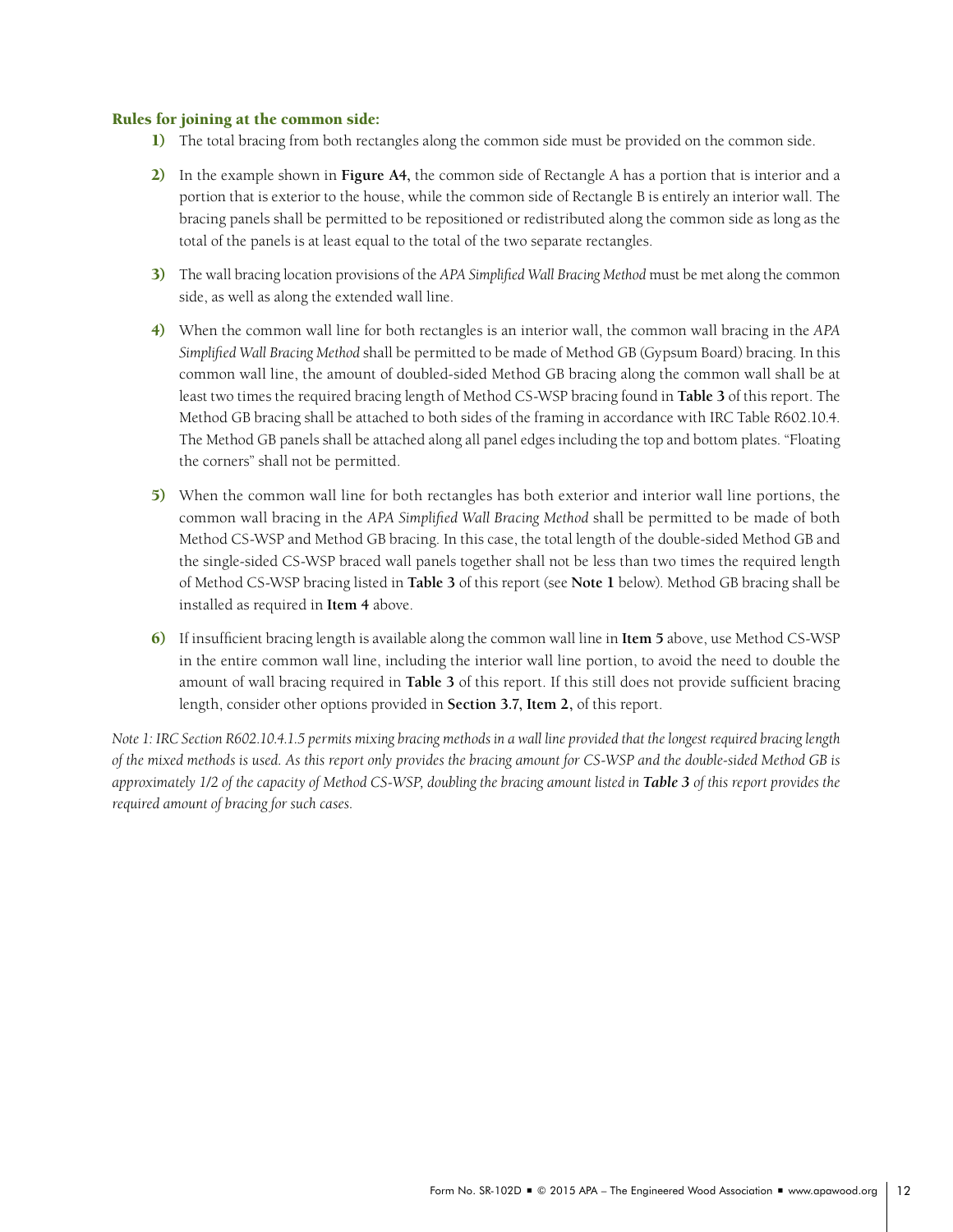## APPENDIX B

## Example for Computing Qualified Wall Bracing Length

An example wall configuration is shown in **Figure B1.** Wood structural panels of 7/16 Performance Category meeting DOC PS2 are used to continuously sheath the wall with 8d common nails (0.131 x 2-1/2 inches) at 4 inches on center around the panel perimeter and at 12 inches on center over intermediate supports. The house configuration meets the applicability requirements of this report (i.e., **Sections 3.1** and **3.8**).



| Segment Length<br>(in.) | <b>Greater Than</b><br><b>Length Required</b><br>in Table 1 | Contributing<br>Length (in.) | <b>Greater Than</b><br><b>Length Required</b><br>in Table 2 | Contributing<br>Length (in.) | <b>Amount Of</b><br><b>Bracing Length</b><br>Contributed (in.) |
|-------------------------|-------------------------------------------------------------|------------------------------|-------------------------------------------------------------|------------------------------|----------------------------------------------------------------|
| 16                      | No.                                                         | 0                            | No.                                                         | 0                            | 0                                                              |
| 20                      | No.                                                         | $\Omega$                     | Yes                                                         | 11                           | 11                                                             |
| 72                      | Yes                                                         | 72                           |                                                             |                              | 72                                                             |
| 30                      | Yes                                                         | 30                           |                                                             |                              | 30                                                             |
| 12                      | No.                                                         | 0                            | No                                                          | 0                            | 0                                                              |
| 32                      | Yes                                                         | 32                           |                                                             |                              | 32                                                             |
|                         |                                                             |                              |                                                             |                              | Total = $145$ in. or 12.1 ft                                   |